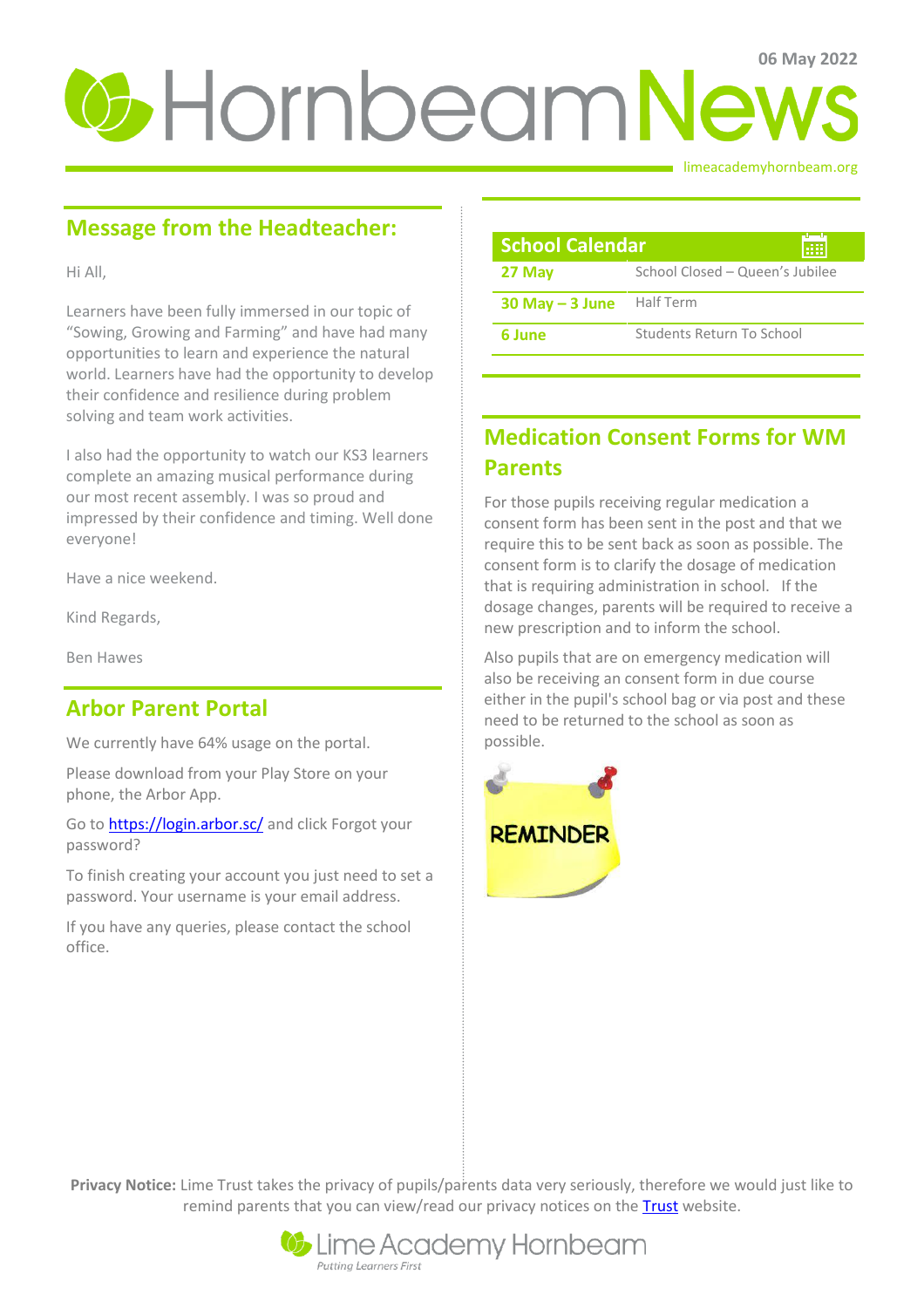## **Parental Engagement**

Dear Parent and Carers,

Please note our schedule of virtual sessions @ 11.30am has started (see link below).

**You're invited to Parent and Carers Virtual Series:**  [https://teams.microsoft.com/l/meetup](https://teams.microsoft.com/l/meetup-join/19%3ameeting_ZmZhNWI4YzktNDVmYi00NWM3LWE0YTQtM2M5NjFlZDgyNmQw%40thread.v2/0?context=%7b%22Tid%22%3a%22f9b717ad-2503-4403-874e-679bc6721b8d%22%2c%22Oid%22%3a%222c9563e4-20c8-460b-9dc5-7f5bac00e622%22%7d)[join/19%3ameeting\\_ZmZhNWI4YzktNDVmYi00NWM](https://teams.microsoft.com/l/meetup-join/19%3ameeting_ZmZhNWI4YzktNDVmYi00NWM3LWE0YTQtM2M5NjFlZDgyNmQw%40thread.v2/0?context=%7b%22Tid%22%3a%22f9b717ad-2503-4403-874e-679bc6721b8d%22%2c%22Oid%22%3a%222c9563e4-20c8-460b-9dc5-7f5bac00e622%22%7d) [3LWE0YTQtM2M5NjFlZDgyNmQw%40thread.v2/0?c](https://teams.microsoft.com/l/meetup-join/19%3ameeting_ZmZhNWI4YzktNDVmYi00NWM3LWE0YTQtM2M5NjFlZDgyNmQw%40thread.v2/0?context=%7b%22Tid%22%3a%22f9b717ad-2503-4403-874e-679bc6721b8d%22%2c%22Oid%22%3a%222c9563e4-20c8-460b-9dc5-7f5bac00e622%22%7d) [ontext=%7b%22Tid%22%3a%22f9b717ad-2503-4403-](https://teams.microsoft.com/l/meetup-join/19%3ameeting_ZmZhNWI4YzktNDVmYi00NWM3LWE0YTQtM2M5NjFlZDgyNmQw%40thread.v2/0?context=%7b%22Tid%22%3a%22f9b717ad-2503-4403-874e-679bc6721b8d%22%2c%22Oid%22%3a%222c9563e4-20c8-460b-9dc5-7f5bac00e622%22%7d) [874e-](https://teams.microsoft.com/l/meetup-join/19%3ameeting_ZmZhNWI4YzktNDVmYi00NWM3LWE0YTQtM2M5NjFlZDgyNmQw%40thread.v2/0?context=%7b%22Tid%22%3a%22f9b717ad-2503-4403-874e-679bc6721b8d%22%2c%22Oid%22%3a%222c9563e4-20c8-460b-9dc5-7f5bac00e622%22%7d)[679bc6721b8d%22%2c%22Oid%22%3a%222c9563e4](https://teams.microsoft.com/l/meetup-join/19%3ameeting_ZmZhNWI4YzktNDVmYi00NWM3LWE0YTQtM2M5NjFlZDgyNmQw%40thread.v2/0?context=%7b%22Tid%22%3a%22f9b717ad-2503-4403-874e-679bc6721b8d%22%2c%22Oid%22%3a%222c9563e4-20c8-460b-9dc5-7f5bac00e622%22%7d) [-20c8-460b-9dc5-7f5bac00e622%22%7d](https://teams.microsoft.com/l/meetup-join/19%3ameeting_ZmZhNWI4YzktNDVmYi00NWM3LWE0YTQtM2M5NjFlZDgyNmQw%40thread.v2/0?context=%7b%22Tid%22%3a%22f9b717ad-2503-4403-874e-679bc6721b8d%22%2c%22Oid%22%3a%222c9563e4-20c8-460b-9dc5-7f5bac00e622%22%7d)

Please tap on the link or paste it in a browser to join.

#### **Online**

**Week 4 - Psychotherapist (Gary)** - Introductory Parent and Carer Session. 10th of May at 11.40 am

**Week 5. Art Therapist (Samuel)** - Introductory Parent and Carer Session.

**Week 6. Behaviour Specialists** - Introductory Parent and Carer Session. 25th of May at 1pm

#### **Behaviour Drop-in Consultations**

We are happy to let you know that the booking system was set up on Arbor, and you will be able to book your 15 minutes slot for the Face to Face Meetings: Behaviour Drop-in Consultations, starting tomorrow at 9:00 am.

Sessions have been scheduled as follows:

**11th of May 2022** Brookfield House /11 -12pm William Morris 1 - 2pm

**18th of May 2022** Brookfield House / 11 -12pm William Morris 1 - 2pm

To book your slot (15 minutes) for 11 May 2022 at Brookfield House just go on your Arbor parent account and choose from Guardian Consultations section, Behaviour Consultations - Brookfield House Campus - 11 May 2022.

To book your slot (15 minutes) for 18 May 2022 at Brookfield House just go on your Arbor parent account and choose from Guardian Consultations section, Behaviour Consultations - Brookfield House Campus - 18 May 2022.

To book your slot (15 minutes) for 11 May 2022 at William Morris just go on your Arbor parent account and choose from Guardian Consultations section, Behaviour Consultations - William Morris Campus - 11 May 2022.

To book your slot (15 minutes) for 18 May 2022 at William Morris just go on your Arbor parent account and choose from Guardian Consultations section, Behaviour Consultations - William Morris Campus - 18 May 2022.

All the meetings will be face to face.

For further support in booking your sessions, please do not hesitate to call the School Office.

#### **Saturday Family SEND Event**

Autism - Anxiety/School refusal - Handwriting/motor skills - Speech and Language ADHD Reading and spelling - Developing resilience - Study skills - Sleep and SEN child - Moving to Secondary School and many more

Sessions tailor made for Primary/Secondary/ College age students

**Saturday 11th June 2022**

**An alternative event for all our parents and carers** –

This takes place in the Excel centre <https://autismshow.co.uk/>

#### [https://www.eventbrite.co.uk/e/the-autism-show](https://www.eventbrite.co.uk/e/the-autism-show-london-tickets-292529241837)[london-tickets-292529241837](https://www.eventbrite.co.uk/e/the-autism-show-london-tickets-292529241837)

Edith Windsor-Stokes